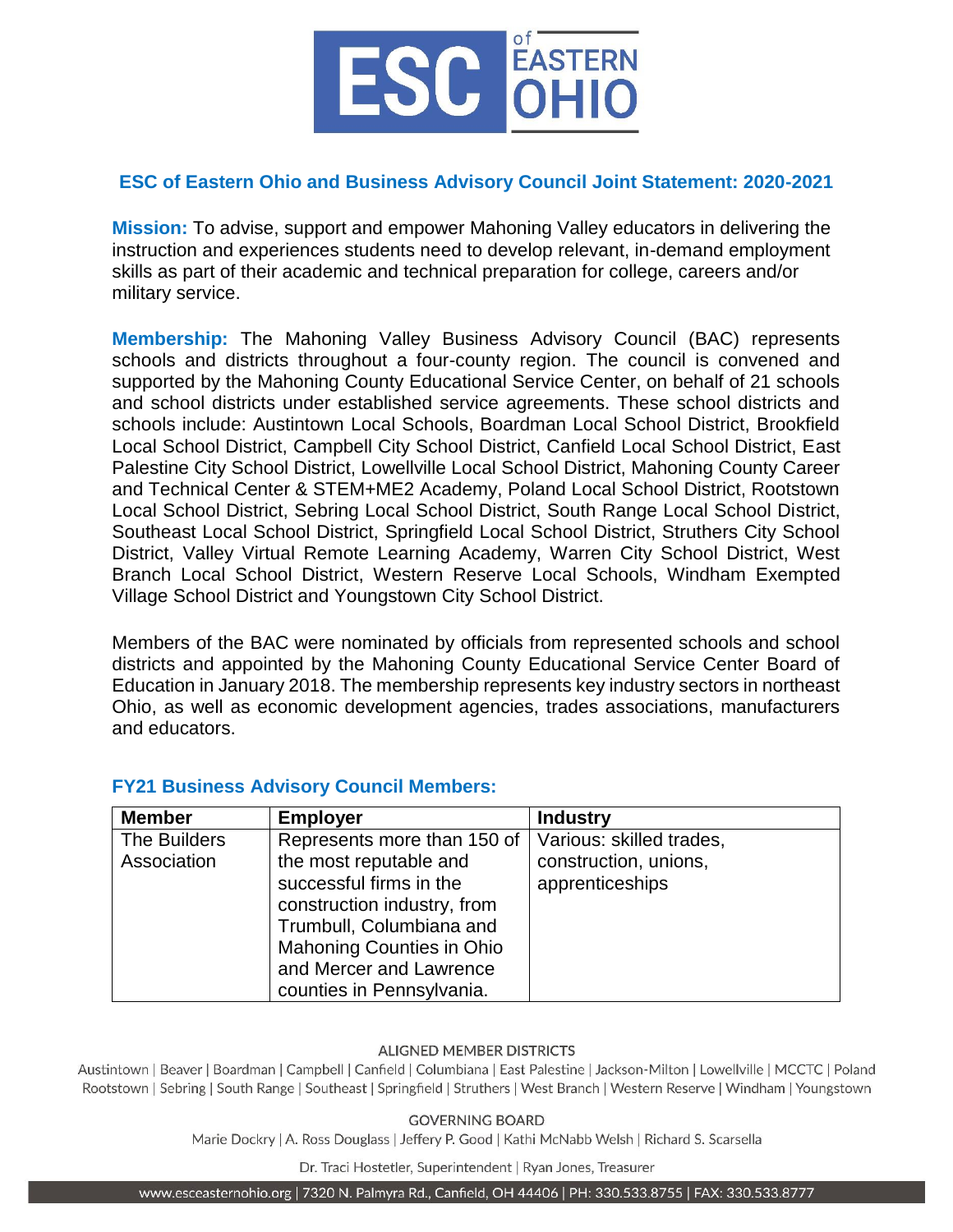| Ohio<br>Carpenters'<br>Joint<br>Apprenticeship<br>& Training<br>Center | Represents one of the top<br>carpenter apprenticeship<br>programs in the nation. More<br>than 1,500 apprentices are<br>enrolled in their four-year<br>programs, offered at no cost<br>to the apprentice. A joint<br>committee made up of union<br>members and signatory<br>contractors oversee the<br>apprenticeship program.                                                                                                                                                                                                                                                          | Various: skilled trades, unions, pre-<br>apprenticeships/apprenticeships,<br>on-the-job training |
|------------------------------------------------------------------------|----------------------------------------------------------------------------------------------------------------------------------------------------------------------------------------------------------------------------------------------------------------------------------------------------------------------------------------------------------------------------------------------------------------------------------------------------------------------------------------------------------------------------------------------------------------------------------------|--------------------------------------------------------------------------------------------------|
| Junior<br>Achievement of<br><b>Mahoning Valley</b>                     | Offers support, curriculum<br>and training materials to<br>prepare K-12 students with<br>the life skills and confidence<br>for student success.                                                                                                                                                                                                                                                                                                                                                                                                                                        | Various: training materials for<br>employability skills, lifeskills,<br>economics, business      |
| <b>Mahoning Valley</b><br><b>Manufacturers</b><br>Coalition            | Over 100 members that<br>represent private industry,<br>development organizations,<br>area trade schools                                                                                                                                                                                                                                                                                                                                                                                                                                                                               | Various: skilled trades,<br>manufacturing, continuing and<br>adult education, builders           |
| <b>Member School</b><br><b>Districts</b>                               | <b>Austintown Local</b><br>$\bullet$<br><b>Schools</b><br><b>Boardman Local School</b><br>$\bullet$<br><b>District</b><br><b>Brookfield Local School</b><br>$\bullet$<br><b>District</b><br><b>Campbell City School</b><br>$\bullet$<br><b>District</b><br><b>Canfield Local School</b><br>$\bullet$<br>District,<br><b>East Palestine City</b><br><b>School District</b><br><b>Lowellville Local School</b><br><b>District</b><br><b>Mahoning County Career</b><br>$\bullet$<br>and Technical Center &<br>Valley STEM+ME2<br>Academy<br><b>Poland Local School</b><br><b>District</b> | K-12 Education                                                                                   |

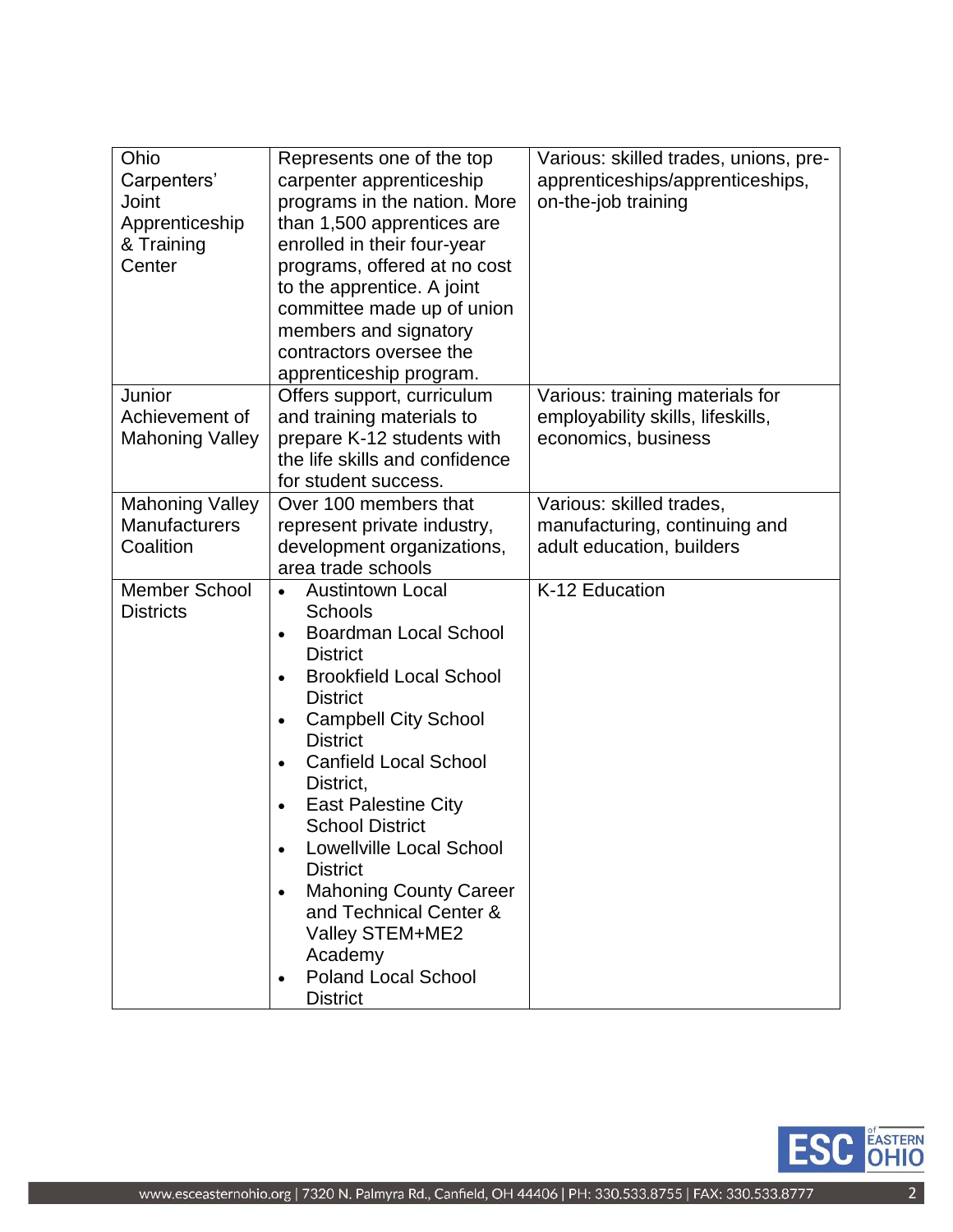|                                                      | <b>Rootstown Local School</b><br>$\bullet$<br><b>District</b><br><b>Sebring Local School</b><br>$\bullet$<br><b>District</b><br>South Range Local<br>$\bullet$<br><b>School District</b><br>Southeast Local School<br>$\bullet$<br><b>District</b><br><b>Springfield Local School</b><br>$\bullet$<br><b>District</b><br><b>Struthers City School</b><br>$\bullet$<br><b>District</b><br><b>Valley Virtual Learning</b><br><b>Warren City School</b><br>$\bullet$<br><b>District</b><br><b>West Branch Local</b><br>$\bullet$<br><b>School District</b><br><b>Western Reserve Local</b><br>$\bullet$<br><b>Schools</b><br>Windham Exempted<br>$\bullet$<br><b>Village School District</b><br><b>Youngstown City School</b><br>$\bullet$<br><b>District</b> |  |
|------------------------------------------------------|------------------------------------------------------------------------------------------------------------------------------------------------------------------------------------------------------------------------------------------------------------------------------------------------------------------------------------------------------------------------------------------------------------------------------------------------------------------------------------------------------------------------------------------------------------------------------------------------------------------------------------------------------------------------------------------------------------------------------------------------------------|--|
| <b>Ohio Means</b><br>Jobs                            |                                                                                                                                                                                                                                                                                                                                                                                                                                                                                                                                                                                                                                                                                                                                                            |  |
| Youngstown<br><b>Warren Regional</b><br>Chamber      |                                                                                                                                                                                                                                                                                                                                                                                                                                                                                                                                                                                                                                                                                                                                                            |  |
| Member<br>Continuing<br>Education<br><b>Partners</b> | Eastern Gateway<br>$\bullet$<br><b>Youngstown State</b><br>$\bullet$<br><b>University</b><br><b>Kent State University</b><br>Trumbull, Adult Ed.                                                                                                                                                                                                                                                                                                                                                                                                                                                                                                                                                                                                           |  |

# **FY21 Mahoning County ESC Partner District Business Advisory Council Members:**

| <b>Member</b> | <b>School District</b>                      | <b>Title</b>   |
|---------------|---------------------------------------------|----------------|
|               | Dave Cappuzzello   Austintown Local Schools | Superintendent |
| Tim Saxton    | Boardman Local Schools                      | Superintendent |

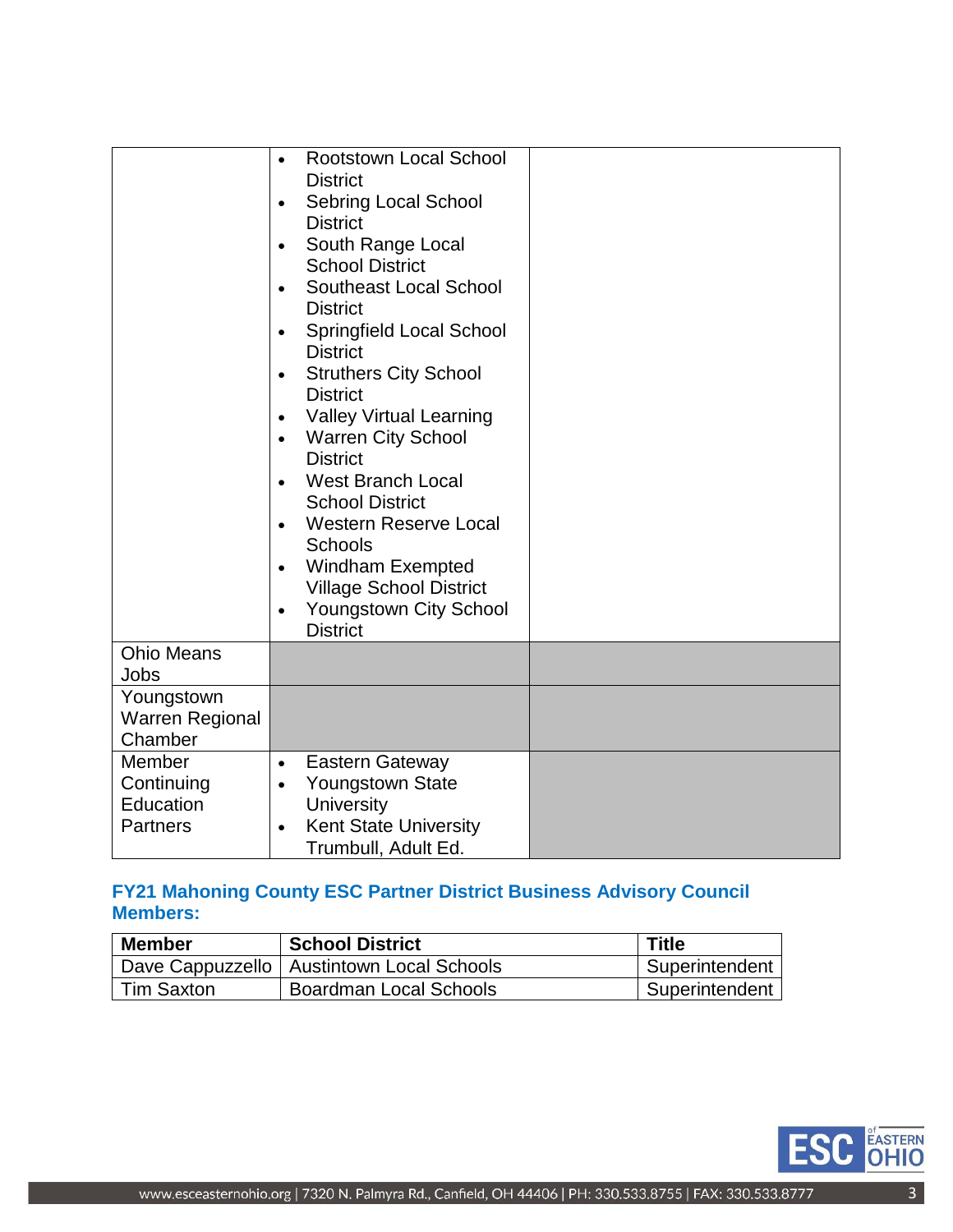| <b>Toby Gibson</b>     | <b>Brookfield Local Schools</b>         | Superintendent |
|------------------------|-----------------------------------------|----------------|
| <b>Matt Bowen</b>      | <b>Campbell City Schools</b>            | Superintendent |
| Joe Knoll              | <b>Canfield Local Schools</b>           | Superintendent |
| <b>Chris Neifer</b>    | <b>East Palestine City Schools</b>      | Superintendent |
| <b>Geno Thomas</b>     | <b>Lowellville Local Schools</b>        | Superintendent |
| John Zehentbauer       | <b>Mahoning County CTC</b>              | Superintendent |
| <b>Edwin Holland</b>   | <b>Poland Local Schools</b>             | Superintendent |
| <b>Andrew Hawkins</b>  | <b>Rootstown Local Schools</b>          | Superintendent |
| <b>Toni Viscounte</b>  | <b>Sebring Local Schools</b>            | Superintendent |
| <b>Bethany Carlson</b> | South Range Local Schools               | Superintendent |
| <b>Bob Dunn</b>        | <b>Southeast Local Schools</b>          | Superintendent |
| <b>Tom Yazvac</b>      | <b>Springfield Local Schools</b>        | Superintendent |
| Pete Pirone            | <b>Struthers City Schools</b>           | Superintendent |
| Mara Banfield          | Valley STEM+ME2                         | Superintendent |
| Jack Zocolo            | Valley Virtual Remote Learning Academy  | Superintendent |
| <b>Steve Chairo</b>    | <b>Warren City Schools</b>              | Superintendent |
| Micki Egli             | <b>West Branch Local Schools</b>        | Superintendent |
| <b>Dallas Saunders</b> | <b>Western Reserve Local Schools</b>    | Superintendent |
| <b>Aireane Curtis</b>  | <b>Windham Exempted Village Schools</b> | Superintendent |
| Justin Jennings        | <b>Youngstown City Schools</b>          | CEO            |

**Responsibilities:** The council shall advise and provide recommendations to the board on matters specified by the board including, but not necessarily limited to, the delineation of employment skills and the development of curriculum to instill these skills; changes in the economy and in the job market, and the types of employment in which future jobs are most likely to be available; and suggestions for developing a working relationship among businesses, labor organizations, and educational personnel.

**Delineation of Employment Skills:** The Mahoning County Educational Service Center Business Advisory Council (MCESC BAC) will work collaboratively with members of The Builders Association of Eastern Ohio and Western Pennsylvania, Ohio Carpenters' Joint Apprenticeship & Training Center, Junior Achievement of Mahoning Valley, Mahoning Valley Manufacturers' Coalition (MVMC), Ohio Means Jobs, school districts, and the Youngstown Warren Regional Chamber to analyze regional in-demand employment opportunities and the skills that are necessary for successful employment. The MCESC BAC will hold formal and informal discussions with district representatives, the MVMC, Builders Association, and Skilled Trades Unions to determine what skills are necessary for employment and make recommendations to superintendents and boards on an as needed basis.

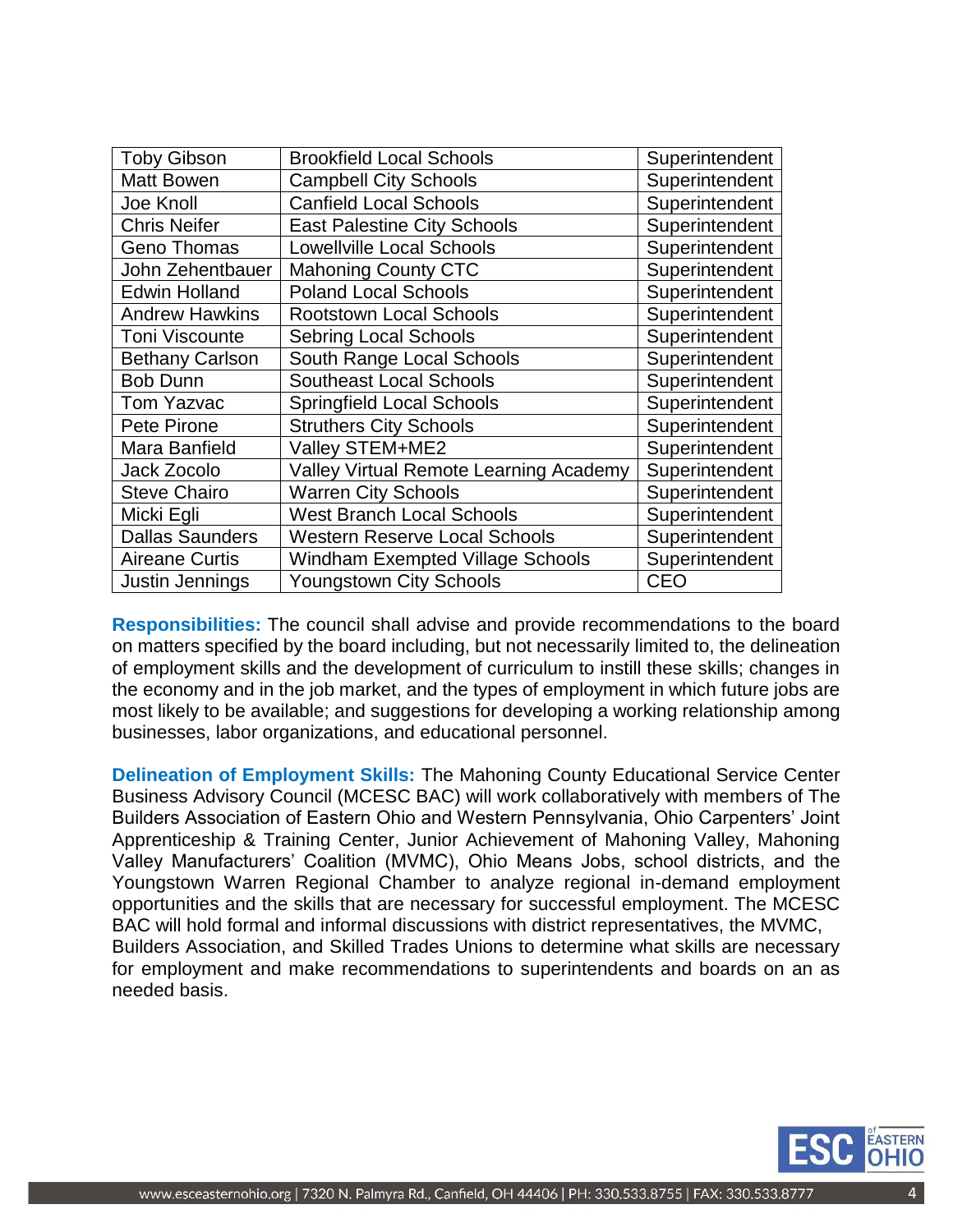1. *Junior Achievement of Mahoning Valley Virtual College, Career and Trades Conference*

a. Description: On November 19, 2020, over 7,000 students from 23 schools spanning two Ohio counties will converge virtually to participate in a mega online career event filled with hundreds of local business exhibits providing downloadable career information and exhibitor videos. The virtual event will allow students to interact with guest speakers and ask questions about career opportunities that interest them.

b. Goal/Expected Outcome: Students will have access to more than 100 local career exhibits sorted by career cluster with downloadable career information and on-the-job videos. The purpose of this event is to diminish the stigma associated with the skilled trades and to become familiar with training requirements, apprenticeships and employment opportunities.

# 2. *MCESC's Career Counseling Monthly Virtual Career Exploration Field Trips*

a. Description: These monthly virtual events will bring career exploration to educators and students in the classroom via Zoom. Each month there will be a theme which will highlight a different career. These virtual events will showcase a guest speaker plus photos/videos that give students a visual experience into the profession. Students will have the opportunity to ask the guest speaker about their education, career pathway, job opportunities, salary, etc. Educators and students will have access to a video library to view recorded sessions if they were unable to make the live virtual event.

b. Goal/Expected Outcome: The goal is to provide students with career exploration into areas that may be of interest to them after graduation and give them exposure to careers that exist in the Mahoning Valley.

**Development of a Curriculum to Instill Employment Skills:** The Mahoning Valley is projected to have the third highest rate of job growth in Ohio, according to the Ohio Department of Job and Family Services 2016 Job Outlook, with 17,000 jobs available by 2022. The greatest growth is expected in mining, real estate, construction, professional services, administrative waste, education and healthcare. The BAC is committed to career exploration and career alignment opportunities that will enable districts to award relevant credentials to students.

## 1. *Pre-Apprenticeship Program*

a. Description: The MCESC along with The Builders Association of Eastern Ohio and Western Pennsylvania, and the Ohio Carpenters' Joint Apprenticeship and Training Program have partnered to offer a pre-apprenticeship opportunity for students located at

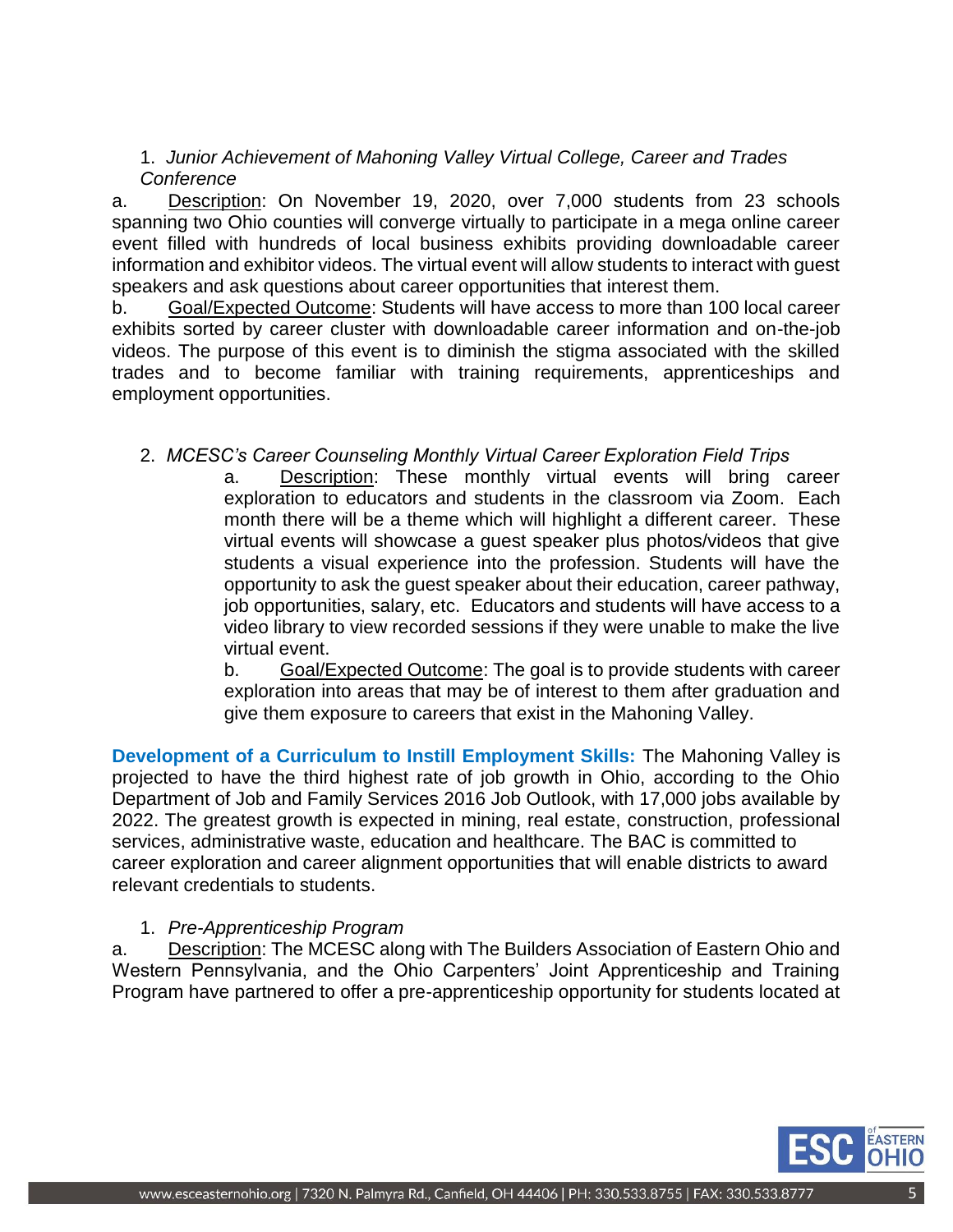their home school. The pre-apprenticeship program will give students a chance to learn various trades while earning industry-recognized credentials and direct entry into an apprenticeship program post-graduation.

b. Goal/Expected Outcome: The goal is for students to learn about various skilled trades, earn up to 24 industry-recognized credentials so they receive the experience they need to develop relevant, in-demand employment skills.

## 2. *Career Pathways*

a. Description: The MCESC will recruit and support five high school pathways teams for a 2 year pilot. These pathway teams will design and prepare to pilot career pathway programs within regionally in-demand fields that allow students to complete one or more experiences: earn industry credentials, complete 120 hours of work-based learning, present a portfolio of learning experiences, document completion of a capstone or culminating experience.

b. Goal/Expected Outcome: The goal is to increase graduation rates and fill the regional work demands with qualified workers.

**Changes in the Economy, Job Market and Future Job Availability:** The MCESC BAC will identify essential data elements to study historical and future changes to the economy and job market by working with partners, specifically The Youngstown Warren Regional Chamber. Results of the findings as well as recommendations for local districts will be shared with boards at the All Boards' Meeting in January, 2021.

## **Developing Relationships:**

- 1. *Collaborative Engagement*
	- a. Description: The Mahoning County ESC BAC meets monthly with local businesses, agencies, skilled trades, manufacturers and educators to discuss the regionally in-demand job market and how to prepare students to enter the workforce. Partners, listed below, work collaboratively to increase interest in current and projected fields.

The Builders Association:

 Has established comprehensive plan and existing services to support recruitment and training for careers in the skilled trades;

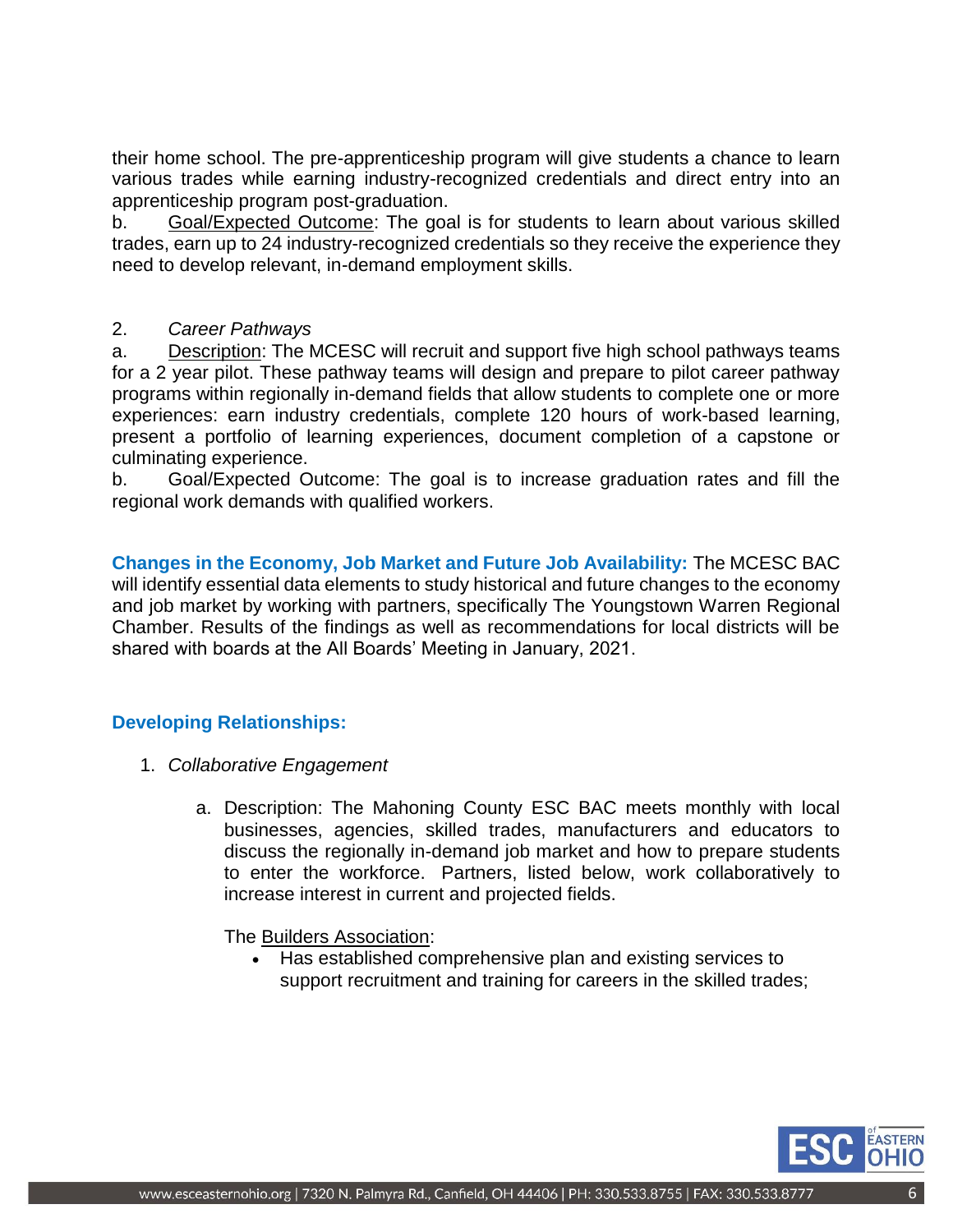- Supports pre-apprenticeship programs; and
- Collaborates with MCESC BAC and Career Counselors to stimulate interest in skilled trades careers among young people of eastern Ohio and western Pennsylvania across multiple disciplines, and connect them with available opportunities.

The Ohio Carpenters' Joint Apprenticeship and Training Center:

- Has established a comprehensive plan to support preapprenticeship opportunities for students in their home schools;
- Provides Career Connections curriculum for pre-apprenticeship educators; and
- Collaborates with the MCESC BAC and Career Counselors to stimulate interest in skilled trades apprenticeship programs among young people located in school districts aligned with MCESC.

 $\bullet$ 

The Junior Achievement of Mahoning Valley:

- Offers a variety of programs for K-12 students regarding life skills, financial literacy, employability skills and economics;
- Provides curriculum and activities at no cost to educators and students; and
- Promotes continued student success.

## The Ohio State University Extension 4-H and Youth Development Program:

- Offers different programs to young people across America about leadership, citizenship, and life skills through a variety of different projects; plus
- Teaches young people how to meet their needs for belonging, mastery, independence, and generosity in positive ways; and
- To focus on active involvement and quality experiences which stimulate lifelong learning of values and skills.

The [Mahoning Valley Manufacturers Coalition:](http://www.industryneedsyou.com/about-us/mvmc/)

- Has established comprehensive plan and existing services to support recruitment and training for careers in advanced manufacturing;
- Coordinates apprenticeships; and
- Is part of the Oh-Penn Manufacturing Collaborative, which has a mission to stimulate interest in manufacturing careers among young

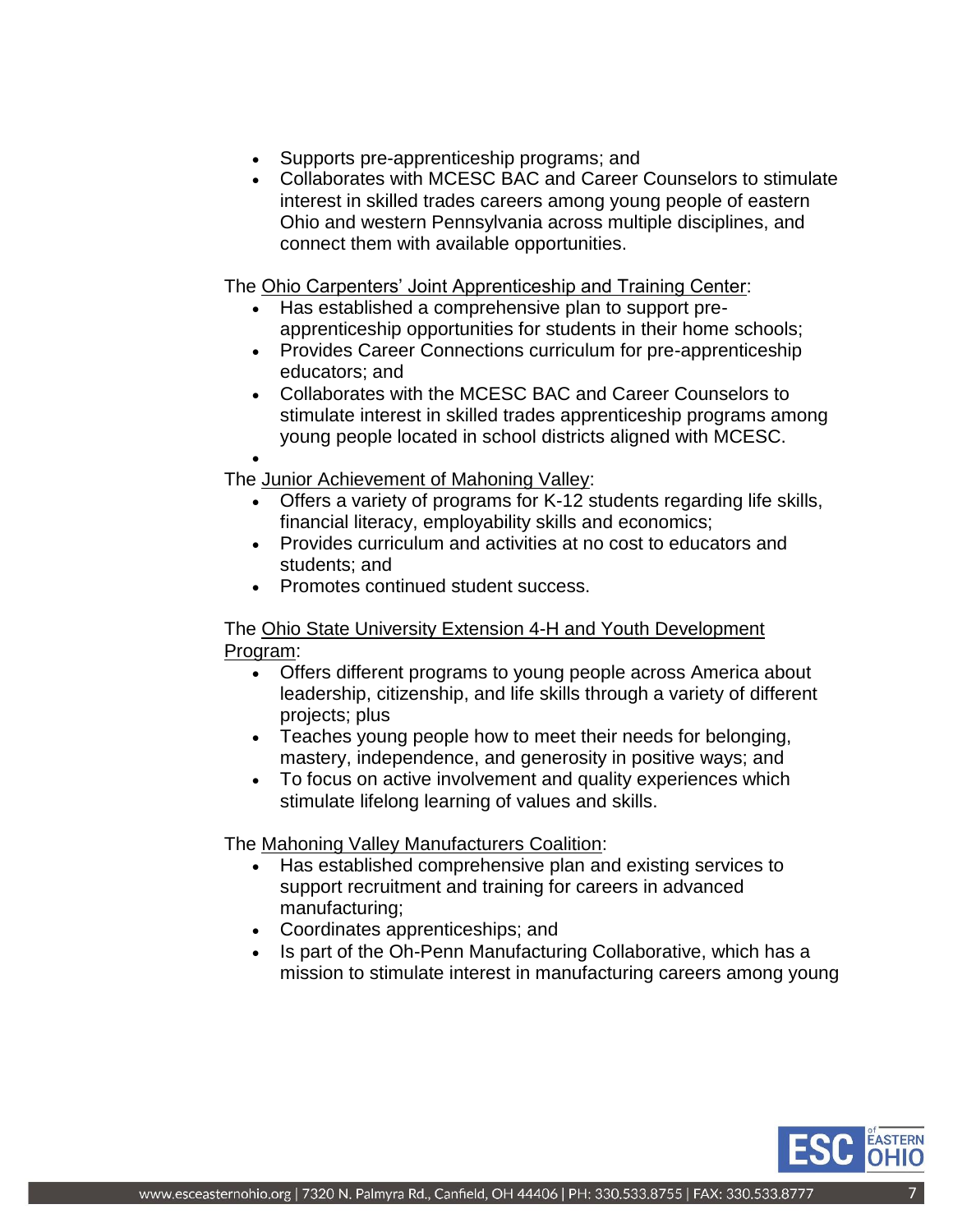people of eastern Ohio and western Pennsylvania across multiple disciplines, and connect them with opportunities available.

The [Ohio Means Jobs Center of Columbiana, Mahoning and Trumbull](https://www.onestopohio.org/oneflow/home.aspx)  [Counties:](https://www.onestopohio.org/oneflow/home.aspx)

- Participates in a strong network that includes public libraries, educational service centers, career technical centers and higher education;
- Provides linkages between employers and job seekers; and
- Manages federal workforce dollars in the region.

The [Youngstown-Warren Regional Chamber of Commerce:](http://www.regionalchamber.com/)

- Is the leading provider of regional economic development services;
- Employs an education director whose job duties include outreach and service to area schools; and
- With Ohio Community Connectors grant funding, has initiated mentoring and job placement services for students in Austintown, Warren and Youngstown schools.

The [Mahoning County Career and Technical Center:](https://mahoningctc.com/)

- Provides diverse and relevant career pathways within the evidencebased career academy model;
- Provides comprehensive adult training and retraining programs; and
- Has business advisory boards for each of its programs, with a combined membership of more than 300 industry and employer representatives.

Engaged institutions of higher education including Eastern Gateway Community College, Kent State University Trumbull, and Youngstown State University.

## **Meeting Recaps:**

#### September, 2020

- Junior Achievement & MCESC Virtual Career Fair
	- o Focus on careers, soft skills and employability skills
	- o Thursday, November 19 two sessions
	- o Information/Save the Date [Flyer](https://drive.google.com/file/d/1EYEx4MoXfOxQDJu8TeiZ5fB221S-hfJ5/view?usp=sharing)
	- o VFairs Virtual Conference [Layout](https://drive.google.com/drive/u/1/my-drive)

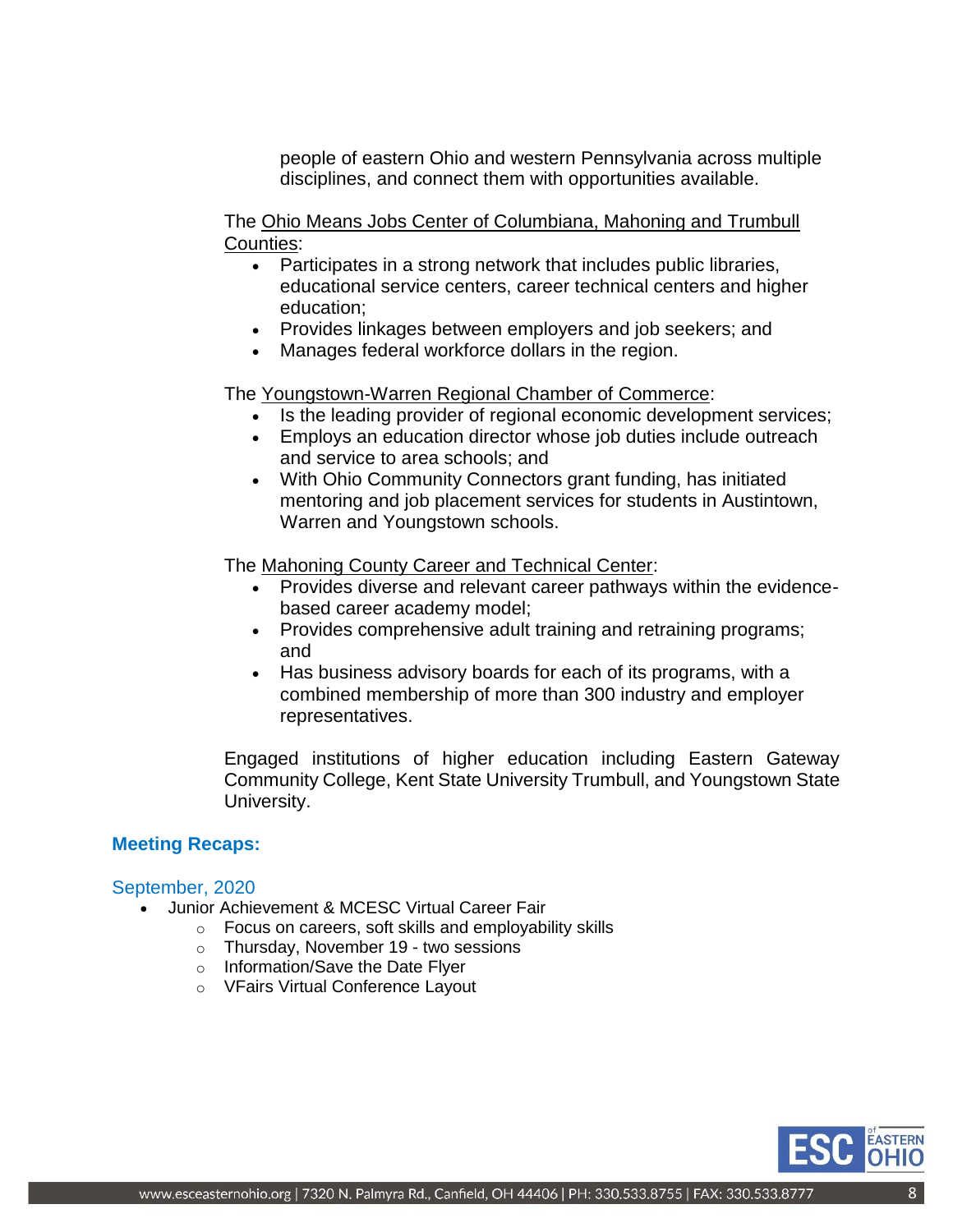- o Live Webinars, Exhibitors, Swag Bags, Gamification, Scavenger Hunt
- Mahoning Valley Skilled Trades Expo
	- o Postponed to May 2021
		- o New [website](https://mvskilledtrades.com/)
- Grant Updates
	- o Title II Formula Grant Implement Life Skills in school districts \$50,000, one year
	- o Workforce Opportunities in Rural Communities \$77,000 per year, 3 years
	- o Air Force STEM Grant
		- Letter of Intent Submit by early October \$50M, five years
		- Internship and Pre-apprenticeship Experiences
- Career Counselor Update
	- o Lead Career Counselor Rob Eggleston

#### October, 2020

- Marketing MVBAC Initiatives
- vFairs Career, College & Trades Fair
	- o Thursday, November 19
		- o Virtual platform provided by vFairs
		- o Exhibitors are needed
		- o 10 Live Webinar Sessions
		- o Platform available 24/7 for 90 days
- Grant Writer Needed
	- o Grant Writer resumes can be emailed to: [s.furano@mahoningesc.org](mailto:s.furano@mahoningesc.org)
	- o Applicants must have experience with local, state and federal grants.
- Grant Updates
	- o Title II Formula Grant Awarded
		- Awarded \$30,607
		- This grant spans grades five through twelve and students between the ages of ten and seventeen years old. This program is to reach youth, especially those who are considered at-risk, at a younger age so that delinquent behavior is prevented and numbers are reduced.
		- Botvin Life Skills Training (LST), an evidence-based substance abuse and violence prevention program for schools, families, and communities, is the program to be implemented throughout seventeen school districts serviced through the MCESC in four different counties, with Mahoning County having the greatest number of serviced districts.
	- o Air Force STEM Grant In Process
		- Possible \$50M grant
		- Currently writing Letter of Intent
		- **Provides STEM & Internship and Pre-apprenticeship Experiences**
		- Land donated by Mr. Williamson Approx. 260 acres off Tippecanoe

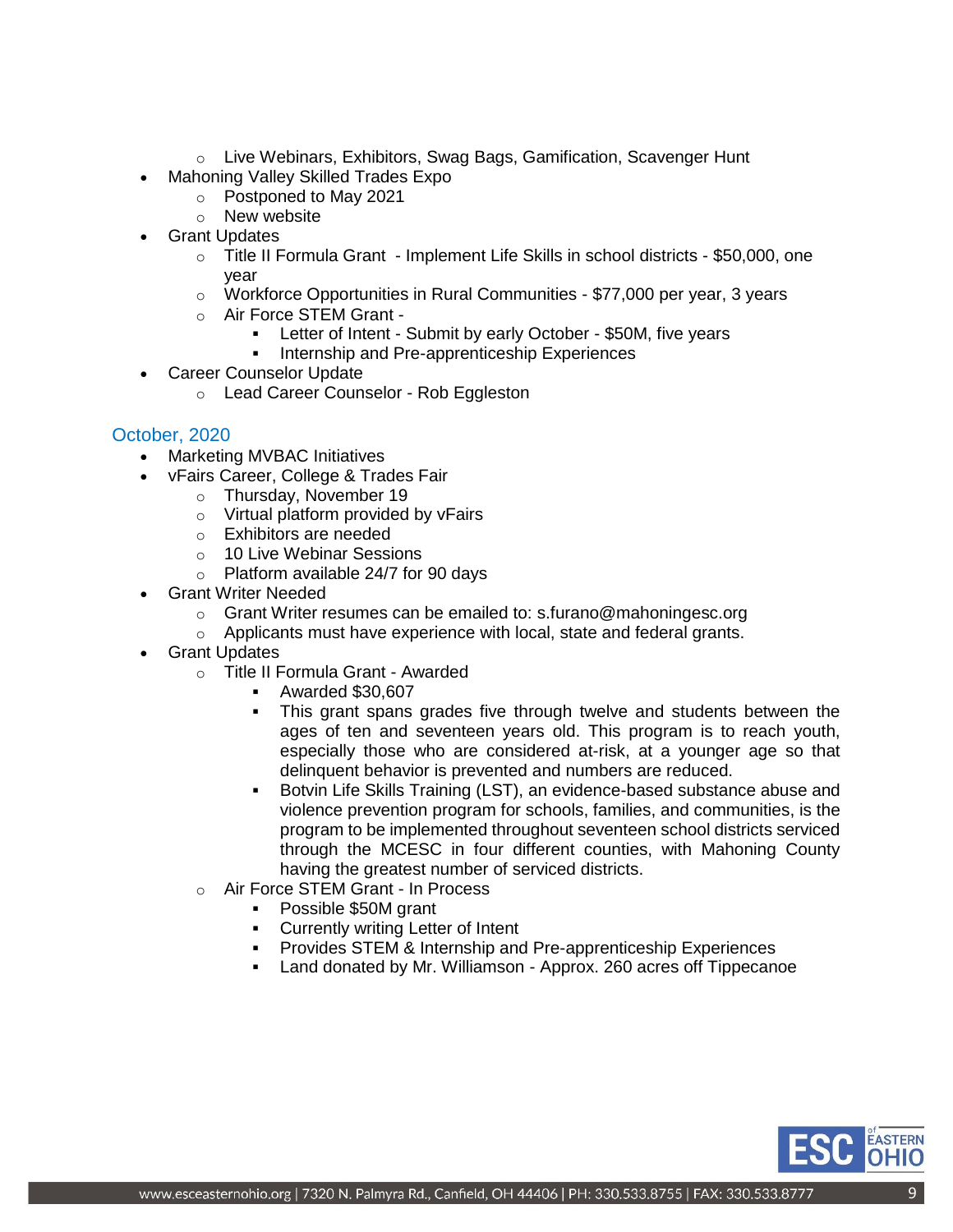- Career Counselor Update
	- $\circ$  Impact of the BAC: Culture change in the schools, motivation is on the rise.
	- o Strong interest for the virtual career event
	- o Career Counseling branching outside the Mahoning Valley
- Q & A What's next for the BAC?

#### November, 2020

 BAC Committee Members attended Junior Achievement Virtual College, Career and Trades event instead of having monthly BAC meeting.

#### December, 2020

- Update on November's JA Virtual Career Exploration Event
	- o Total Registrations 7,420
	- o Attending School Districts 23
	- o Topic Rating 4.7 out of 5
	- o Speaker Rating 4.7 out of 5
	- o No. of Booths 57
	- o Exhibitor Booth Visits 27,110
- Pre-Apprenticeships
	- o Warren, Brookfield, Boardman, West Branch, United, Campbell, East Palestine.
	- $\circ$  Students have chance to complete a full pre-apprenticeship while attending their home school and earn the school district points for their prepared for success score
	- $\circ$  Using Career Connections curriculum, 1-2 periods per day, taught by in-house staff member
	- $\circ$  Course is an introduction into various trades (ie. Carpentry, plumbing, masonry, general construction.)
	- $\circ$  Will be looking for sponsors and donations for startup costs to include safety equipment, materials, tools, etc.
	- o First program of this kind in the Northeast Ohio region.
- Virtual Career Exploration Field Trips starting January 2021
	- o Starting in January
	- $\circ$  Each month will have a theme
	- o Guest Speaker:
		- **30 Minute Sessions**
		- Provide photos or video of work environment
		- **Activity (optional) using household items**
		- Moderator will be provided for Q & A
		- Events will be recorded for districts to access through an online library
	- o An email was sent to districts this week promoting this event. We have received a lot of Positive Feedback!

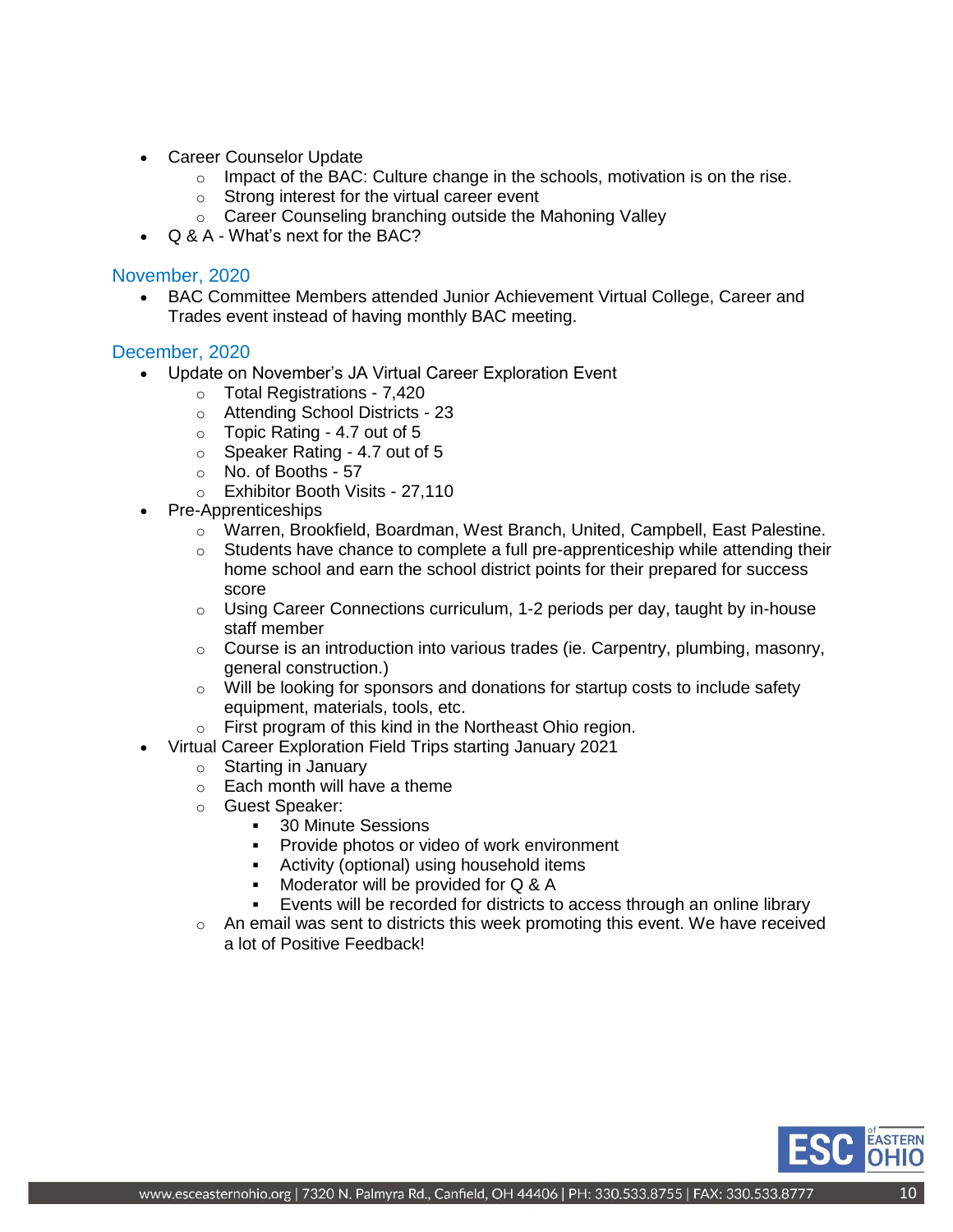- Botvin LifeSkills Training
	- o Botvin LifeSkills Training (LST) is a research-validated substance abuse prevention program proven to reduce the risks of alcohol, tobacco, drug abuse, and violence by targeting the major social and psychological factors that promote the initiation of substance use and other risky behaviors.
	- $\circ$  Middle school, high school and parent materials were purchased through the grant
	- $\circ$  A committee has been put together to create a plan of action to train our committee, school staff and students.
- Next Meeting: January 21, 2021

### January, 2021

- Air Force STEM Grant
- Virtual Career Exploration Field Trips starting January 2021
	- o The theme for February is Medical.
	- $\circ$  We are taking suggestions for monthly themes you think would peak students interest.
	- $\circ$  Do you know of anyone that would be a good speaker and could provide video/photos to highlight their career during their presentation?
- Pre-Apprenticeships
	- o Enhances already existing shop programs in our schools
	- o Working to build new shop programs from the ground up housed in participating districts.
	- $\circ$  Provides an introduction into various building trades including exploration of construction careers, hands-on experiences, networking with local unions and businesses, and development of employability skills.
	- $\circ$  Working directly with Career Connections as the foundation of the program.
	- $\circ$  Currently working with 11 schools to develop new or enhance existing programs.
	- $\circ$  2 meetings with the full team, continuing individual meetings with schools to develop their individual programs and work with their instructors.
	- $\circ$  The pre-apprenticeship team will be reaching out to vendors and local businesses for support to help build these programs, support needed will include industry knowledge, materials, and equipment. Please reach out to [r.eggleston@mvrcog.org](mailto:r.eggleston@mvrcog.org) if you would like to help support these exciting programs.
- Items To Think About
	- $\circ$  How do we inform parents of the opportunities their kids have access to?
	- o Marketing our initiatives to parents, community, schools, business, etc.
	- o RemotEDx Grant
		- A plan for assisting students in earning qualifying credentials in a remote setting that provides free access to necessary equipment, supplies, hands-on training, videos or simulation equipment for earning the industry